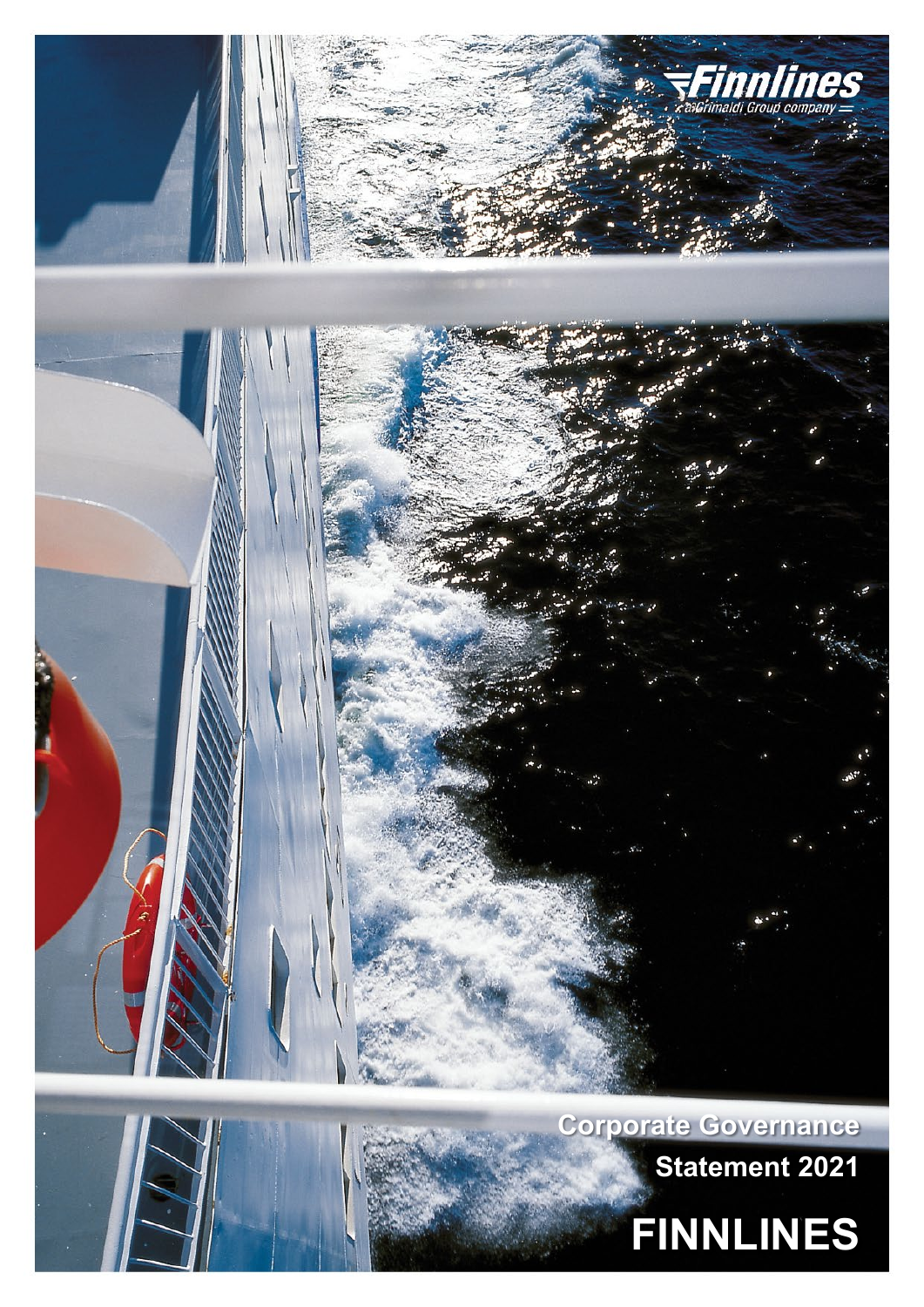# **FINNLINES PLC CORPORATE GOVERNANCE STATEMENT**

Finnlines Plc applies the guidelines and provisions of the Finnish Limited Liability Companies Act and its own Articles of Association. Finnlines also applies the Finnish Corporate Governance Code for listed companies entered into force on 1 January 2020 with regard to Finnlines' Corporate Governance Statement for the financial period ended on 31 December 2021. The Code is publicly available at www.cgfinland.fi. This Corporate Governance Statement has been approved by Finnlines' Board.

## **TASKS AND RESPONSIBILITIES OF GOVERNING BODIES**

Management of the Finnlines Group is the responsibility of the Board of Directors elected by the General Meeting as well as of the President and CEO appointed by the Board of Directors. Their duties are for the most part defined by the Finnish Limited Liability Companies Act. Day-to-day operational responsibility lies with the members of the Extended Board of Management supported by the relevant staff and service functions.

## **GENERAL MEETING OF SHAREHOLDERS**

The ultimate decision-making body in the Company is the General Meeting of Shareholders. It resolves issues as defined for the General Meeting in the Finnish Limited Liability Companies' Act and the Company's Articles of Association. These include approving the financial statements, deciding on the distribution of dividends, discharging the Company's Board of Directors and CEO from the liability for the financial year, appointing the Company's Board of Directors and auditors and deciding on their remuneration.

A General Meeting of Finnlines Plc is held at least once a year. The Annual General Meeting (AGM) must be held no later than the end of June. The notice to the Shareholders' Meeting shall be given no earlier than three (3) months before the Shareholders' Meeting and no later than one (1) week before the Shareholders' Meeting.

## **ANNUAL GENERAL MEETING 2021**

Finnlines Plc's Annual General Meeting was held in Helsinki on 6 May 2021. The Annual General Meeting of Finnlines Plc approved the Financial Statements and discharged the members of the Board of Directors and President and CEO from liability for the financial year 2020. The meeting approved the Board of Directors' proposal to pay a dividend of EUR 1.00 per share.

The meeting decided that the number of Board Members be nine. The meeting decided to re-elect from the current board members Tiina Bäckman, Emanuele Grimaldi, Gianluca Grimaldi, Guido Grimaldi, Mikael Mäkinen, Diego Pacella, Esben Poulsson, Jon-Aksel Torgersen and Tapani Voionmaa for the term until the close of the Annual General Meeting in 2022. The yearly compensation to the Board will remain unchanged as follows: EUR 50,000 for the Chairman, EUR 40,000 for the Vice Chairman, and EUR 30,000 for each of the other members of the Board.

The Annual General Meeting elected KPMG Oy Ab as the Company's auditor for the fiscal year 2021. It was decided that the external auditors will be reimbursed according to invoice.

## **BOARD OF DIRECTORS**

Responsibility for the management of the Company and proper organisation of its operations lies with the Company's Board of Directors, which has at least five (5) and at most eleven (11) members. The members of the Board are appointed by AGM for one year at a time.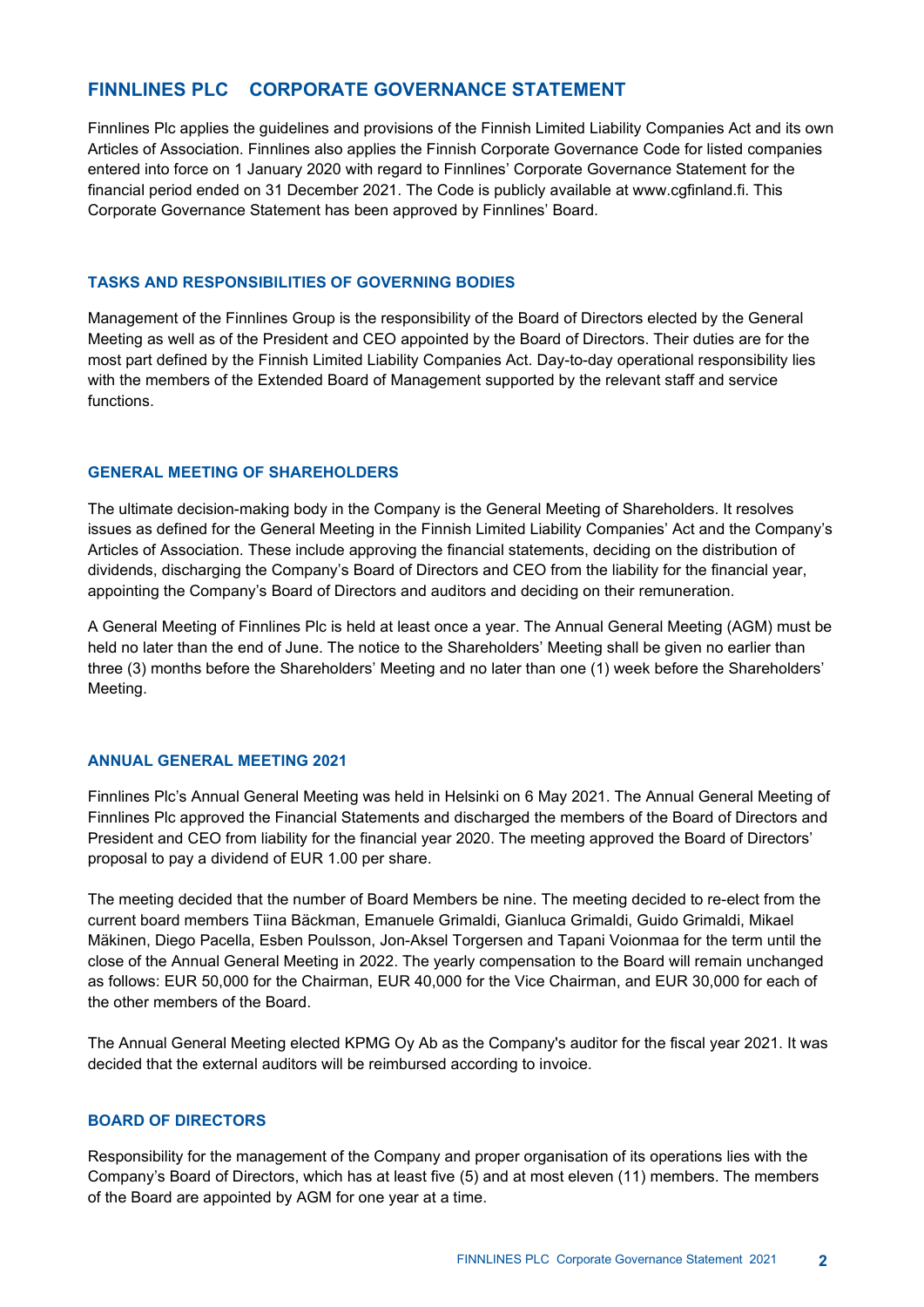The majority of the directors shall be independent of the Company and at least two of the directors representing this majority shall be independent from significant shareholders of the Company. Information on the Board composition, Board members and their independence can be found on Finnlines' website. The President and CEO is a member of the Board.

The proposal for the Board composition shall be included in the notice of AGM. The names of candidates for membership of the Board of Directors, put forward by the Board of Directors or by shareholders with a minimum holding of 10% of the Company's voting rights, are published in the notice of the AGM, provided that the candidates have given their consent to the election. The candidates proposed thereafter shall be disclosed separately.

The Board elects a chairman and a deputy chairman from among its members. The Board steers and supervises the Company's operations, and decides on policies, goals and strategies of major importance. The principles applied by the Board in its regular work are set out in the Rules of Procedure approved by the Board. The Board handles all issues in the presence of the entire Board. The Board does not have any separate committees. The Board considers all the matters stipulated to be the responsibility of a board of directors by legislation, other provisions and the Company's Articles of Association. Due to the limited extent of the Company's business, it is considered effective that the entire Board also handles the duties of the audit committee, the nomination committee as well as those of the remuneration committee.

# **THE MAIN DUTIES AND WORKING PRINCIPLES DRAWN UP BY THE BOARD ARE:**

- the annual and interim financial statements
- the matters to be put to General Meetings of Shareholders
- appointment and dismissal of the President and CEO, the Deputy CEO, if any, and the members of the Executive Committee
- approval of internal supervision and organisation of the Company's financial supervision
- other matters related to the duties of the audit committee mentioned in the Finnish Corporate Governance Code
- approval of the Group's strategic plan and long-term goals
- approval of the Group's annual business plan and budget
- decisions concerning investments, acquisitions, or divestments that are significant or that deviate from the Group's strategy
- decisions on raising long-term loans and the granting of security or similar collateral commitments
- risk management principles
- the Group's organisational structure
- approval of the remuneration and pension benefits of the President and CEO, the Deputy CEO, if any, and the members of the Executive Committee
- monitoring and assessment of the performance of the President and CEO.

In addition to matters requiring decisions, Board meetings are given updates on the Group's operations, financial position and risks.

The Board of Directors reviews its operations and working methods annually. The Board convenes 6–8 times a year following a predetermined schedule. In addition to these meetings, the Board convenes as necessary.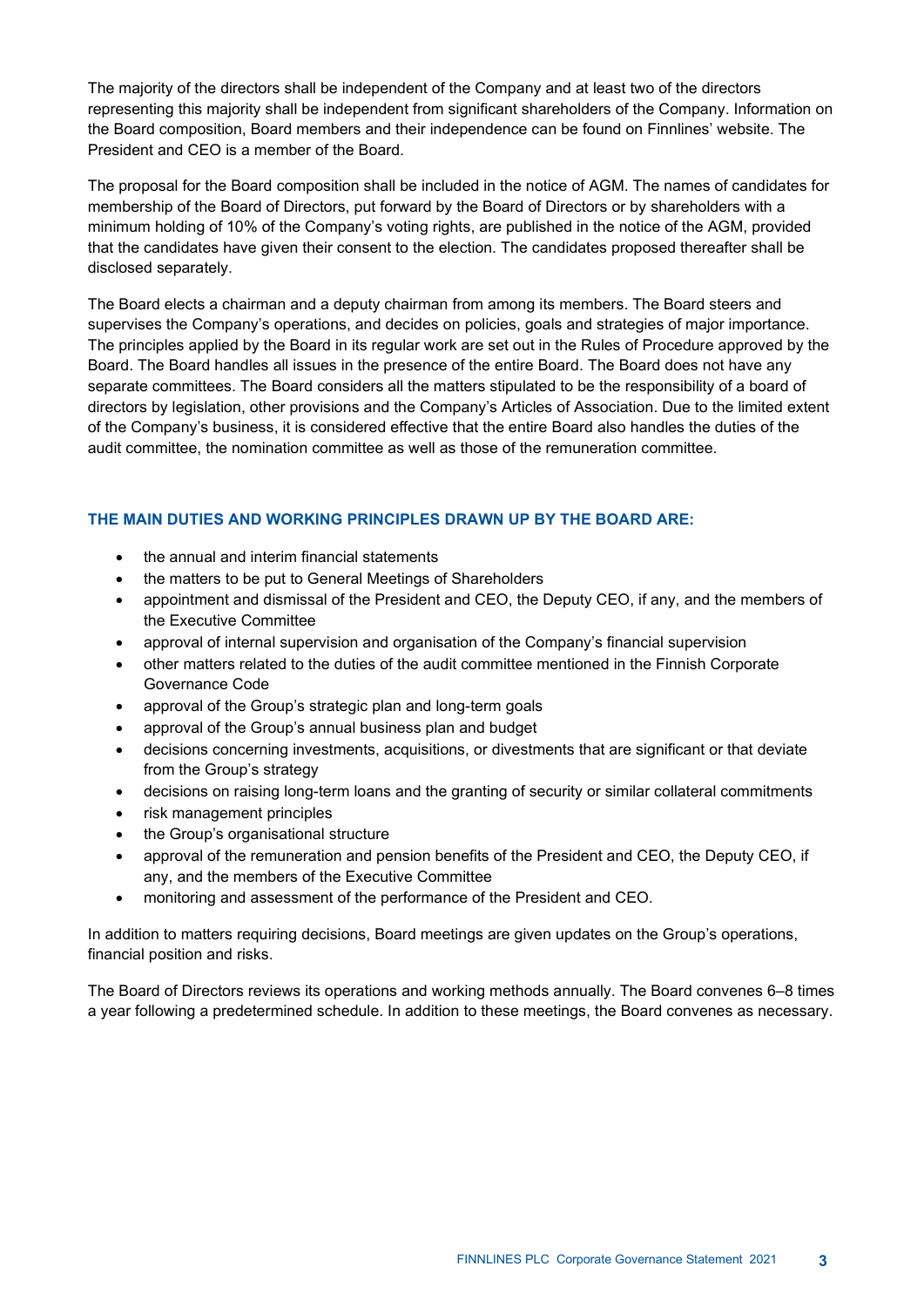#### **BOARD OF DIRECTORS 2021**

In 2021, the Board consisted of nine members:

- Jon-Aksel Torgersen, Chairman of the Board, born 1952, MBA, Advisor to the Board, Astrup Fearnley AS, attended meetings: 6/6
- Diego Pacella, Vice Chairman of the Board, born 1960, Degree with honours in Mech. Eng., Managing Director of Grimaldi Group S.p.A., attended meetings: 6/6
- Christer Backman, born 1945, M.Pol.Sc., attended meetings: 1/1; Member of the Board until 6 May 2021.
- Tiina Bäckman, born 1959, Master of Laws, Chairman of the Board of Pension Foundation of Rautaruukki, attended meetings: 6/6
- Emanuele Grimaldi, born 1956, Degree in Economics and Commerce, Managing Director of Grimaldi Group S.p.A., President and CEO of Finnlines Plc, attended meetings: 6/6
- Gianluca Grimaldi, born 1955, Degree in Economics and Commerce, President of Grimaldi Group S.p.A., attended meetings: 6/6
- Guido Grimaldi, born 1983, Degree in Economics, MBA, Corporate Short Sea Shipping Commercial Director, Grimaldi Group, attended meetings: 6/6
- Mikael Mäkinen, born 1956, Master of Science, Engineering, Chairman of the Board, Valmet Corporation, attended meetings: 6/6
- Esben Poulsson, born 1948, Diploma in Business Administration, Chairman & CEO, Enesel Pte. Ltd., attended meetings: 6/6
- Tapani Voionmaa, born 1951, Master Mariner, LL.M., Post Graduate Diplomas, Finnlines Group's Senior Advisor until 28 February 2021, attended meetings: 6/6

During 2021, Finnlines Plc's Board of Directors held 6 meetings.

The present Board of Directors can be found on Finnlines' website: www.finnlines.com/company > About us > Organization & Management

## **INDEPENDENCE OF THE BOARD OF DIRECTORS**

Five members, Christer Backman, Tiina Bäckman, Mikael Mäkinen, Esben Poulsson and Jon-Aksel Torgersen, are independent of the Company and of the major shareholders. Gianluca Grimaldi is independent of the Company but not of its major shareholders. Gianluca Grimaldi and Emanuele Grimaldi are shareholders of Grimaldi Group S.p.A. and in addition the Board has, based on an overall analysis, considered that Guido Grimaldi (the son of Emanuele Grimaldi) and Diego Pacella (spouse of shareholder) through the said relationships are non-independent of the major shareholders due to family relationship. Emanuele Grimaldi is and Tapani Voionmaa was dependent of the Company as Emanuele Grimaldi works as President and CEO and Tapani Voionmaa worked as the Group's Senior Advisor of the Company until 28 February 2021.

## **PRESIDENT AND CEO AND DEPUTY CEO**

The Board of Directors appoints a President for the Group who is also its Chief Executive Officer. The President and CEO is in charge of the day-to-day management of the Company and its administration in accordance with the Company's Articles of Association, the Finnish Limited Liability Companies Act and the instructions of the Board of Directors. He is assisted in this work by the Executive Committee. The current President and CEO of the Company is Emanuele Grimaldi (born 1956, Degree in Economics and Commerce, University of Naples, Italy). He does not receive any compensation or other benefit in the form of salary, bonus or pension benefit from the Company.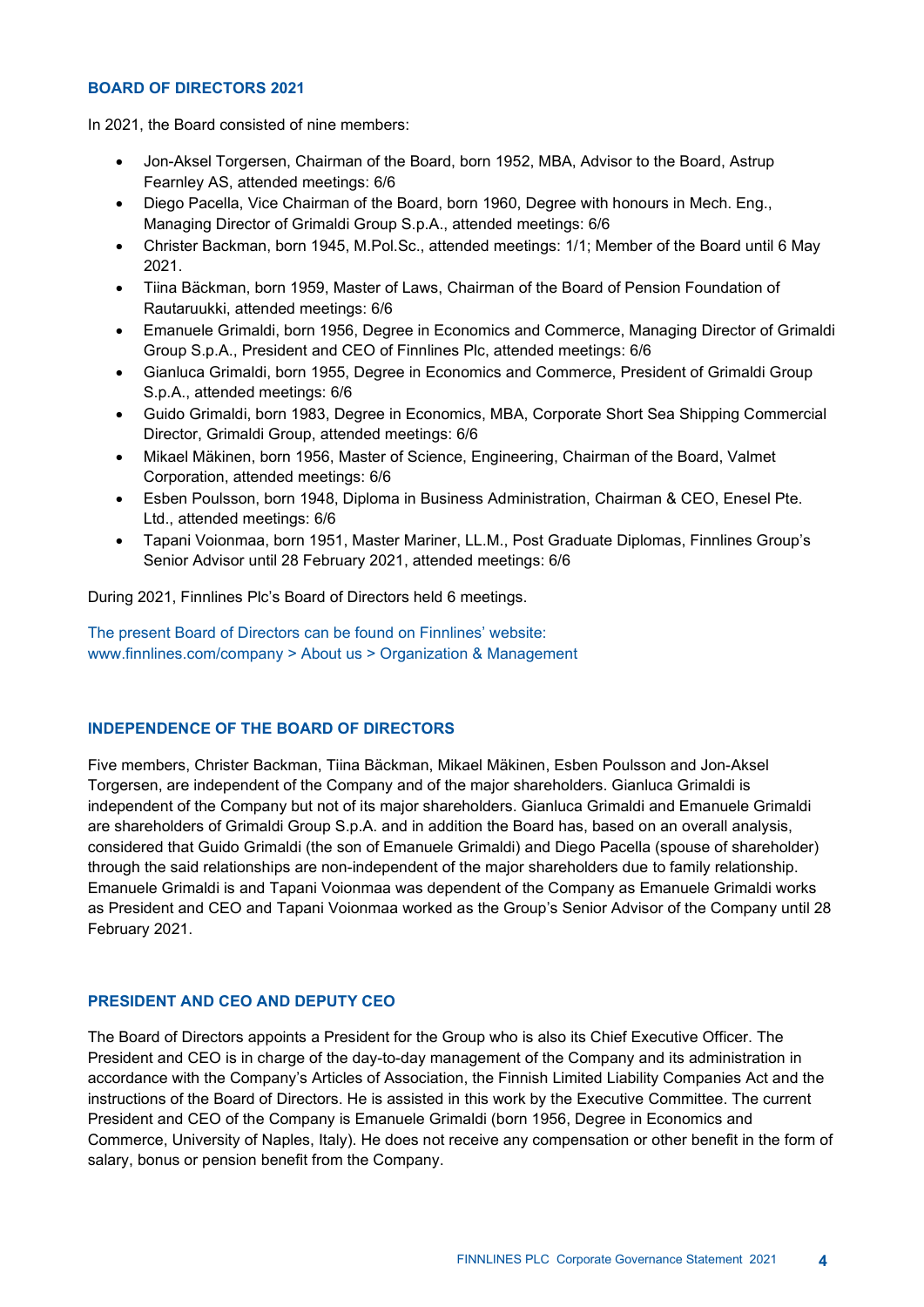The Board of Directors appoints, if necessary, a Deputy CEO. The current Vice President and Deputy CEO of the Company is Tom Pippingsköld.

#### **EXECUTIVE COMMITTEE AND BOARD OF MANAGEMENT**

The members of the Executive Committee are appointed by the Board of Directors. The Executive Committee convenes regularly, and is chaired by the President and CEO. The Executive Committee supports the President and CEO in his duties in implementing Group-level strategies and guidelines, in coordinating the Group's management, in finding practical solutions for reaching the targets determined by the Board, and in supervising the Company's operations.

The Company has a Board of Management, headed by the President and CEO, which consists of the members of the Executive Committee and the heads of functions and Line Managers as well as heads of the main agencies. The heads of functions are responsible for the sales volumes and profitability of their respective units. The Board of Management supports the Executive Committee in their work upon request.

The Company has an Extended Board of Management, headed by the President and CEO, which comprises, in addition to the Board of Management, heads of other agencies as well as Junior Managers*.*  The Extended Board of Management convenes regularly to discuss operative issues related to the Group business and service products.

The retirement age of the members of the Extended Board of Management is based on local laws and there are no special pension schemes in place.

Information on the members of the Executive Committee, the Board of Management, and the Extended Board of Management, including their areas of responsibility, is given on Finnlines' website: www.finnlines.com/company > About us > Organization & Management

#### **COMPENSATION**

The remunerations paid to the members of the Board of Management, and the principles underlying it, are determined by the Board of Directors.

The members of the Extended Board of Management are included in a bonus scheme which is decided by the Board of Directors on a yearly basis. The Board of Directors also decides on any separate performancebased compensation schemes for the management.

The bonuses are paid in cash. There are no other bonus schemes.

# **REMUNERATION IN 2021**

The annual remuneration for the Board of Directors in 2021 was EUR 50,000 for the Chairman, EUR 40,000 for the Vice Chairman and EUR 30,000 for the other Board members. The remuneration of the Board of Directors has remained the same as from 2008.

A detailed specification of the management contracts, salaries, remuneration and benefits paid in 2021 is given in the Financial Statements of 2021, Transactions with Related Parties, and in Finnlines' Remuneration Statement 2021 on Finnlines' website:

www.finnlines.com/company > About us > Corporate Governance > Compensation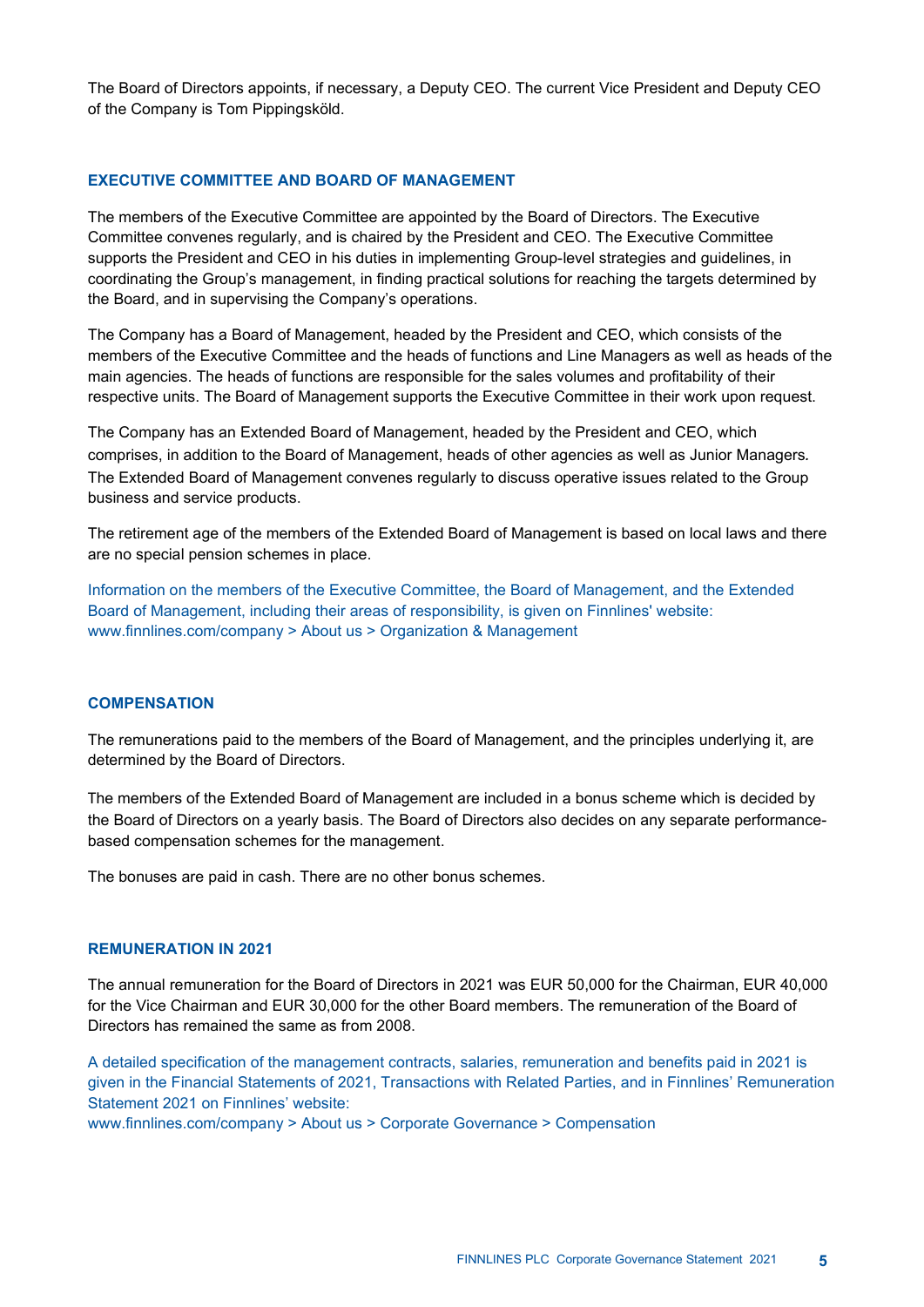#### **INTERNAL AUDIT**

The Group's internal audit is handled by the Company's Internal Audit unit, which reports to the President and CEO.

The purpose of the Internal Audit is to analyse the Company's operations and processes and the effectiveness and quality of its supervision mechanisms. The unit assists Finnlines to accomplish its objectives by bringing a systematic, disciplined approach to evaluate and improve the effectiveness of the internal control and governance processes. The Internal Audit unit carries out its task by determining whether the Company's risk management, internal control and governance processes, as designed and represented by the management, are adequate and functioning in a manner to ensure that:

- Risks are appropriately identified and managed.
- Interaction with the various governance groups occurs as needed.
- Significant financial, managerial and operating information is accurate, reliable and timely.
- Employees' actions are in compliance with policies, standards, procedures and applicable laws and regulations.
- Resources are acquired economically, used efficiently and adequately protected.
- Programmes and plans are properly implemented and objectives are achieved.
- Quality and continuous improvement are fostered in the Company's internal control processes.
- Significant legislative or regulatory issues impacting the Company's internal controls are recognised and addressed appropriately.

The Internal Auditor prepares an annual plan using an appropriate risk-based methodology and taking into consideration potential risks or control concerns identified by the management. The scope of the audits within a fiscal year is planned so that it is representative and the focus is set on the business areas with the highest risk potentials. The plan is approved by the President and CEO. The Internal Auditor also carries out special tasks assigned by the Chairman, the President and CEO or the Board of Directors.

The Internal Auditor conducts the internal audits independently from operational units. In his auditing work, the auditor complies with the corporate governance, ethical principles, policies and other guidelines of the Company.

The audit reports are sent to the President and CEO and the CFO. The President and CEO and the CFO have at least once a year a closed session with the Internal Auditor about the results of the conducted audits and the plans for the next period. Relevant issues are also brought to the attention of the Board of Directors.

# **RISK MANAGEMENT**

Internal control in Finnlines is designed to support the Company in achieving its targets. The risks related to achievement of the targets need to be identified and evaluated in order to be able to manage them. Thus, identification and assessment of risks is a prerequisite for internal control in Finnlines.

Internal control mechanisms and procedures provide management with the assurance that the risk management actions are carried out as planned. Conscious and carefully evaluated risks are taken in selecting strategies, e.g. in expanding business operations, in enhancing market position and in creating new business.

Financial, operational and damage/loss risks are avoided or reduced. The continuity of operations is ensured by safeguarding critical functions and essential resources. Crisis management, continuity and disaster recovery plans are prepared. The costs and resources involved in risk management are in proportion to the obtainable benefits.

The Board of Directors of Finnlines is responsible for defining the Group's overall level of risk tolerance and for ensuring that Finnlines has adequate tools and resources for managing risks. The President and CEO,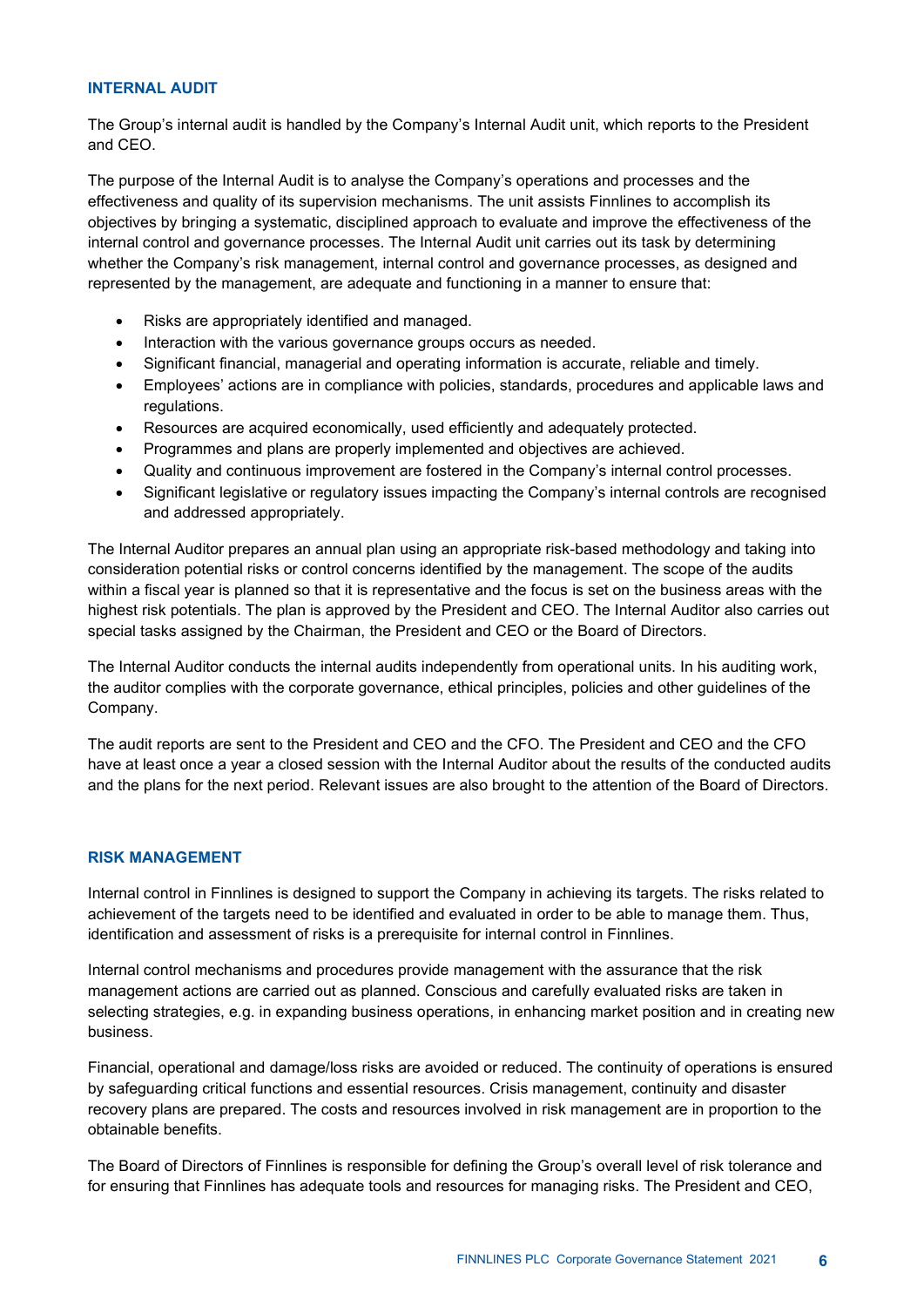with the assistance of the Executive Committee, is responsible for organising and ensuring risk management in all Finnlines' operations.

Responsibilities for the Group's working capital, investments, financing, finances, human resources, communications, information management and procurement are centralised to the head office of the Company. The Group's payment transactions, external and internal accounting are managed centrally by the Financial Department, which reports to the CFO. The Group's foreign exchange and interest exposure is reviewed by the Board of Directors in each budgeting period. External long-term loan arrangements are submitted to the Board of Directors for approval.

The Corporate Legal Affairs and Insurance unit is responsible for risks associated with the Company's noncurrent assets and any interruptions in operations, as well as for the management and coordination of the Group's insurance policies. The majority of the Group's non-current assets consists of its fleet. The fleet is always insured to its full value. The financial position and creditworthiness of the Group's customers are monitored continuously in order to minimise the risk of customer credit losses.

Each business unit has a responsible controller who reports to the head of the relevant business unit and to the Group CFO. The heads of Finnlines' business units are responsible for the profit and working capital of their units. They set the operational targets for their units and ensure that resources are used efficiently and that operations are evaluated and improved.

Finnlines' most important strategic, operative and financial risks are described in the Financial Statements 2021, Financial Risk Management.

# **INTERNAL CONTROL OVER THE FINANCIAL REPORTING**

Monitoring is a process that assesses the quality of Finnlines' system of internal control and its performance over time. Monitoring is performed both on an ongoing basis, and through separate evaluations including internal, external and quality audits. The business unit is responsible for ensuring that relevant laws and regulations are complied with in their respective responsibility areas.

The Internal Audit function assists the President and CEO and the Board of Directors in assessing and assuring the adequacy and effectiveness of internal controls and risk management by performing regular audits in the Group's legal entities and support functions according to its annual plan. Finnlines' external auditor and other assurance providers such as external quality auditors conduct evaluations of the Company's internal controls.

The Company's financial performance is reviewed at each Board meeting. The Board reviews all interim and annual financial reports before they are released. The effectiveness of the process for assessing risks and the execution of control activities are monitored continuously at various levels. This involves reviews of results in comparison with budgets and plans. Responsibility for maintaining an effective control environment and operating the system for risk management and internal control of financial reporting is delegated to the President and CEO. The internal control in the Company is based on the Group's structure, whereby the Group's operations are organised into two segments and various business areas and support functions. Group functions issue corporate guidelines that stipulate responsibilities and authority, and constitute the control environment for specific areas, such as finance, accounting, and investments, purchasing and sales.

The Company has a compliance programme. Standard requirements have been defined for internal control over financial reporting. The management expects all employees to maintain high moral and ethical standards and those expectations are communicated to the employees through internal channels.

The Group Finance & Control unit monitors that the financial reporting processes and controls are being followed. It also monitors the correctness of external and internal financial reporting. The external auditor verifies the correctness of external annual financial reports.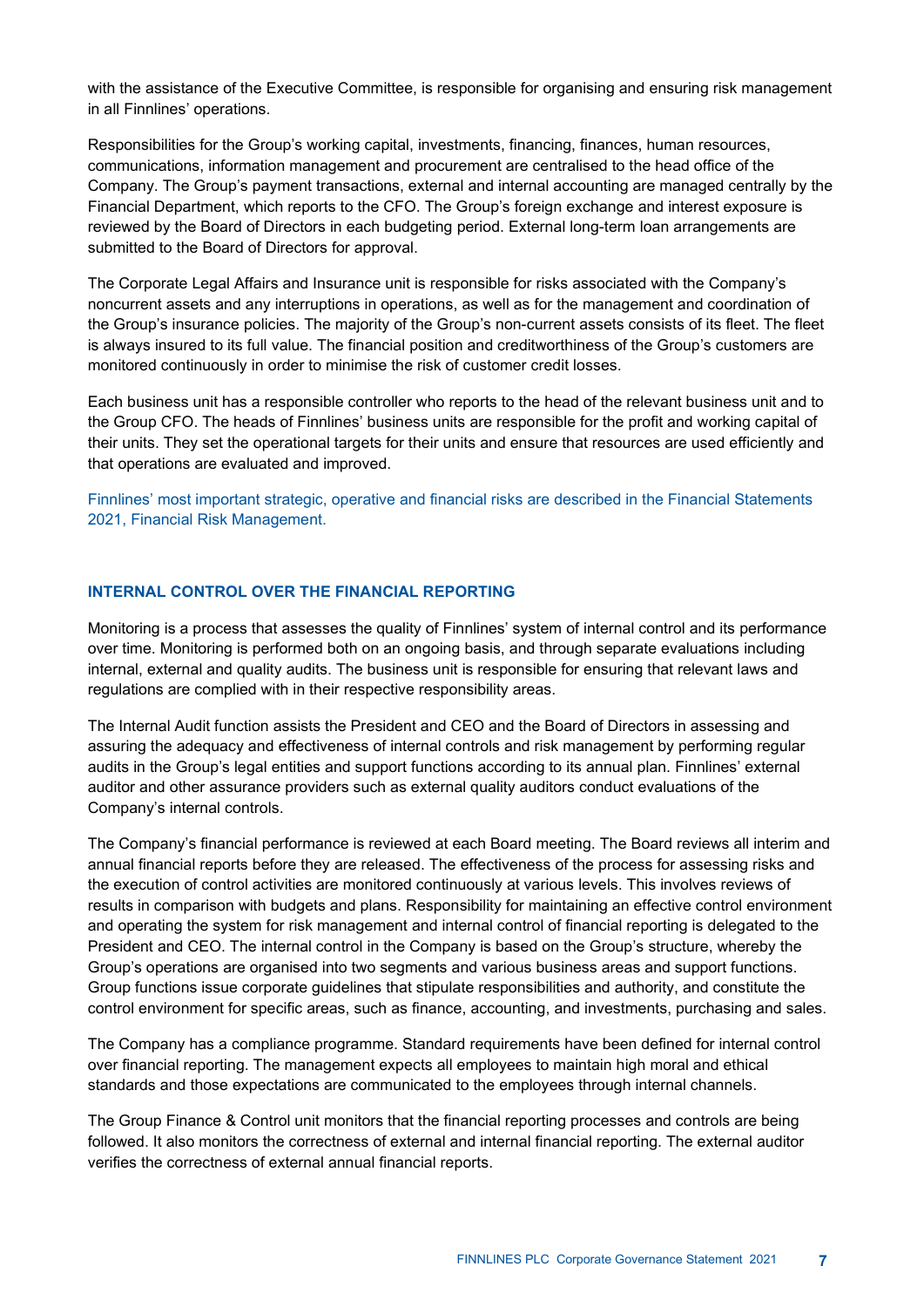The Board monitors the statutory audit of the financial statements and consolidated financial statements, evaluates the independence of the statutory auditor or audit firm, particularly the provision of related services to the Company and prepares the proposal for resolution on the election of the auditor.

The Board reviews annually the description of the main features of the internal control and risk management systems in relation to the financial reporting process, which is included in this Corporate Governance **Statement** 

#### **INFORMATION MANAGEMENT**

An effective internal control system needs sufficient, timely and reliable information to enable the management to follow up the achievement of the Company's objectives. Both financial and non-financial information is needed, relating to both internal and external events and activities.

Information management plays a key role in Finnlines' internal control system. Information systems are critical for effective internal control as many of the control activities are programmed controls.

The controls embedded in Finnlines' business processes have a key role in ensuring effective internal control in Finnlines. Controls in the business processes help ensure the achievement of all the objectives of internal control in Finnlines, especially those related to the efficiency of operations and safeguarding Finnlines' profitability and reputation. Business units and IT management are responsible for ensuring that in their area of responsibility the defined Group-level processes and controls are implemented and complied with. Where no Group-level processes and controls exist, business units and IT management are responsible for ensuring that efficient business level processes with adequate controls have been described and implemented.

The proper functioning of Finnlines' information systems is guaranteed through extensive and thorough security programs and emergency systems.

#### **INSIDER MANAGEMENT**

Finnlines' shares or other securities are not listed. Therefore, Finnlines does not apply MAR or other regulations applicable to inside information relating to listed issuers.

#### **RELATED PARTY TRANSACTIONS**

The Company will assess and monitor transactions carried out with related parties and ensure that any conflicts of interests will be appropriately considered in the Company's decision-making in accordance with the applicable provisions of the Limited Liability Companies Act. The Company maintains a list of related parties in its Group administration.

The Company provides information on related party transactions according to the Limited Liability Companies Act and regulations governing the preparation of the financial statements in the review by the Board of Directors and notes to the financial statements.

#### **EXTERNAL AUDIT**

The Company has one auditor which shall be an auditing firm authorised by the Central Chamber of Commerce. The auditor is elected by the Annual General Meeting to audit the accounts for the ongoing financial year and its duties cease at the close of the subsequent Annual General Meeting. The auditor is responsible for auditing the consolidated and parent company's financial statements and accounting records,